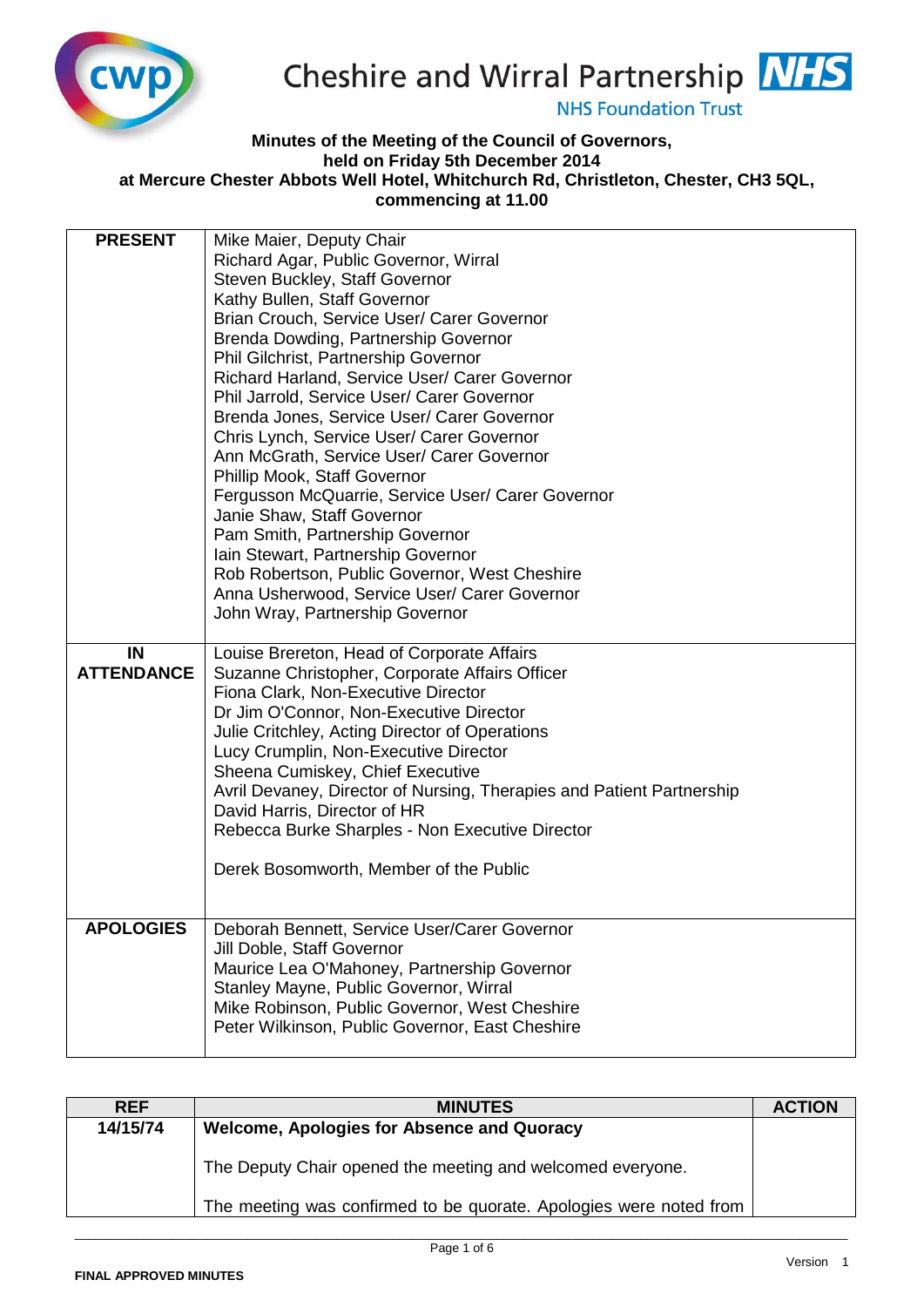|          | David Eva, Chair.                                                                                                                                                                                                                                                                                                                                                                                                                                                                                                             |  |
|----------|-------------------------------------------------------------------------------------------------------------------------------------------------------------------------------------------------------------------------------------------------------------------------------------------------------------------------------------------------------------------------------------------------------------------------------------------------------------------------------------------------------------------------------|--|
| 14/15/75 | <b>Meeting Guidelines</b>                                                                                                                                                                                                                                                                                                                                                                                                                                                                                                     |  |
|          | The meeting guidelines were noted.                                                                                                                                                                                                                                                                                                                                                                                                                                                                                            |  |
| 14/15/76 | <b>Declarations of Interest</b>                                                                                                                                                                                                                                                                                                                                                                                                                                                                                               |  |
|          | Brenda Dowding declared an interest in any update due to be made to<br>Governors on Cheshire West and Cheshire commissioning.                                                                                                                                                                                                                                                                                                                                                                                                 |  |
| 14/15/77 | <b>Chair's Announcements</b>                                                                                                                                                                                                                                                                                                                                                                                                                                                                                                  |  |
|          | The Deputy Chair reported on the following:                                                                                                                                                                                                                                                                                                                                                                                                                                                                                   |  |
|          | <b>National Award Recognition for MyMind</b>                                                                                                                                                                                                                                                                                                                                                                                                                                                                                  |  |
|          | CWP's pioneering website 'MyMind' has received two 'Highly<br>Commended' accolades at recent award ceremonies. Representatives<br>from Child and Adolescent Mental Health Services (CAMHS) attended<br>the awards where they were nominated in the Innovation in Mental<br>Health category at the HSJ Awards and the Innovation in CAMHS<br>category at the national Positive Practice in Mental Health Awards.                                                                                                               |  |
|          | Contract for 5-19 Health & Wellbeing Service and Immunisation &<br><b>Vaccination Service in West Cheshire</b>                                                                                                                                                                                                                                                                                                                                                                                                                |  |
|          | CWP are extremely pleased to have been awarded the contract to<br>provide the 5-19 Health & Wellbeing Service and Immunisation &<br>Vaccination Service in West Cheshire from 1st January 2015. From<br>now until January, CWP will be working with Cheshire West and<br>Chester Council to map out an implementation plan to ensure seamless<br>care for the affected young people and their schools.                                                                                                                        |  |
|          | <b>Operation Street Triage</b>                                                                                                                                                                                                                                                                                                                                                                                                                                                                                                |  |
|          | This month CWP has teamed up with Cheshire Police to lead a new<br>approach to policing incidents involving people with mental ill-health.<br>Across East and West Cheshire, Operation 'Street Triage' will see a<br>team of CWP mental health community nurses accompanying<br>dedicated police officers during 999 and 101 call-outs to offer advice<br>and assist in reducing the number of people being arrested under<br>section 136 of the Mental Health Act or being unnecessarily taken to<br>hospital for treatment. |  |
|          | Fit and Proper Persons and Duty of Candour<br>The CQC have published guidance for NHS providers to meet the<br>requirements of both the duty of candour and fit and proper persons<br>test for Director which comes into force this month. The guidance aims<br>to make clear how CQC will decide if NHS organisations are meeting<br>the two new regulations, including during registration and inspection as<br>well as if information is brought to CQC's attention by members of staff<br>or the public.                  |  |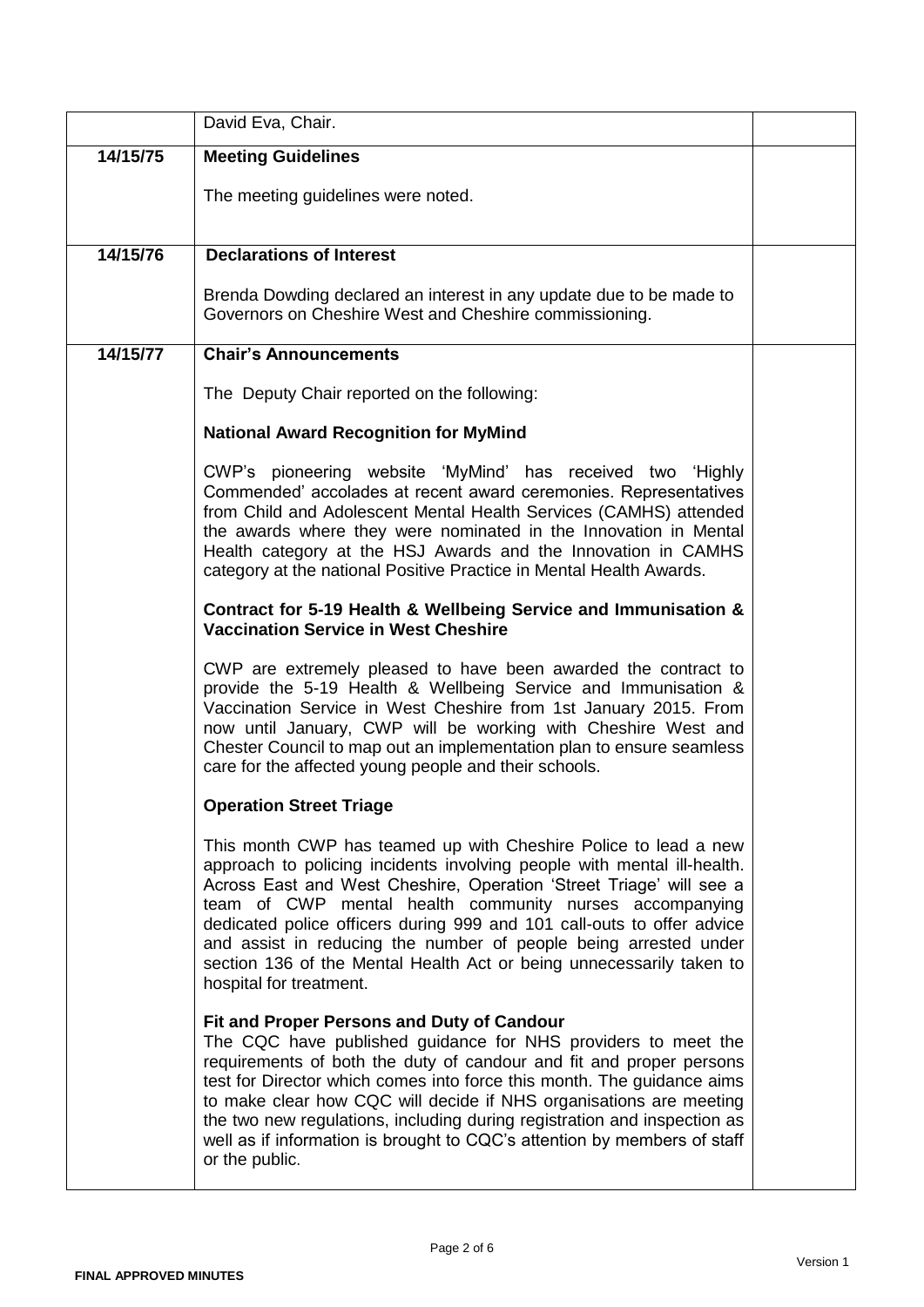| 14/15/78 | <b>Lead Governor's Announcements</b>                                                                                                                                                                                                                                                                                                                                                                                                                             |  |
|----------|------------------------------------------------------------------------------------------------------------------------------------------------------------------------------------------------------------------------------------------------------------------------------------------------------------------------------------------------------------------------------------------------------------------------------------------------------------------|--|
|          | Anna Usherwood updated that following recent meetings with the lead<br>governor team and the Chair, Brenda Jones will be continuing in her<br>lead governor role now she has fully recovered from illness.                                                                                                                                                                                                                                                       |  |
|          | Anna Usherwood also updated that the Council of Governor's sub-<br>committees have received support from lead governor team over the<br>past year. It has been agreed by the lead governors that the deputy<br>lead governors will swap over their supporting roles meaning that Peter<br>Wilkinson will now support the Membership and Development sub-<br>committee and Brenda Jones, the Scrutiny sub-committee. This will be<br>effective from January 2015. |  |
| 14/15/79 | <b>Chief Executive's Announcements</b>                                                                                                                                                                                                                                                                                                                                                                                                                           |  |
|          | Sheena Cumiskey announced the following items:                                                                                                                                                                                                                                                                                                                                                                                                                   |  |
|          | <b>Director of Operations</b><br>Julie Critchley, Service Director for CWP West is currently acting as<br>Director of Operations for Andy Styring while he is on planned sickness<br>leave.                                                                                                                                                                                                                                                                      |  |
|          | <b>5 Year Forward View</b><br>Sheena Cumiskey informed governors that NHS England had<br>published a new documents - the 5 Year Forward View. The document<br>sets out principles for how we achieve the NHS vision with a particular<br>focus on prevention and public health. It also majors on personal<br>control and working in partnership with service users to understand<br>how we can help them to be the best they can be.                            |  |
|          | Different models of care are explored within the document and how we<br>provide care closer to home. It is not prescriptive but encourages<br>innovation and the development of new service models.                                                                                                                                                                                                                                                              |  |
|          | The document covers the financial challenges and how this work can<br>impact on closing the funding gaps while taking account of the<br>challenges. Planning guidelines will draw on this further and this<br>guidance is due before Christmas. The Governor planning seminar on<br>22nd December will explore this in further depth. Governors were<br>encouraged to attend the session which will be facilitated by Tim Welch<br>and Julie Critchley.          |  |
|          | <b>Podiatry</b><br>Sheena Cumiskey informed that the West Cheshire podiatry<br>consultation has started. West Cheshire CCG and CWP are consulting<br>on ways to respond to higher demand for services while meeting the<br>need of people with lower level care needs. The consultation will run<br>until March 2015.                                                                                                                                            |  |
|          | <b>CQC quality ratings</b><br>The CQC have recently issued quality ratings for mental and<br>community health trusts. CWP have been identified as being in the<br>lowest risk banding.                                                                                                                                                                                                                                                                           |  |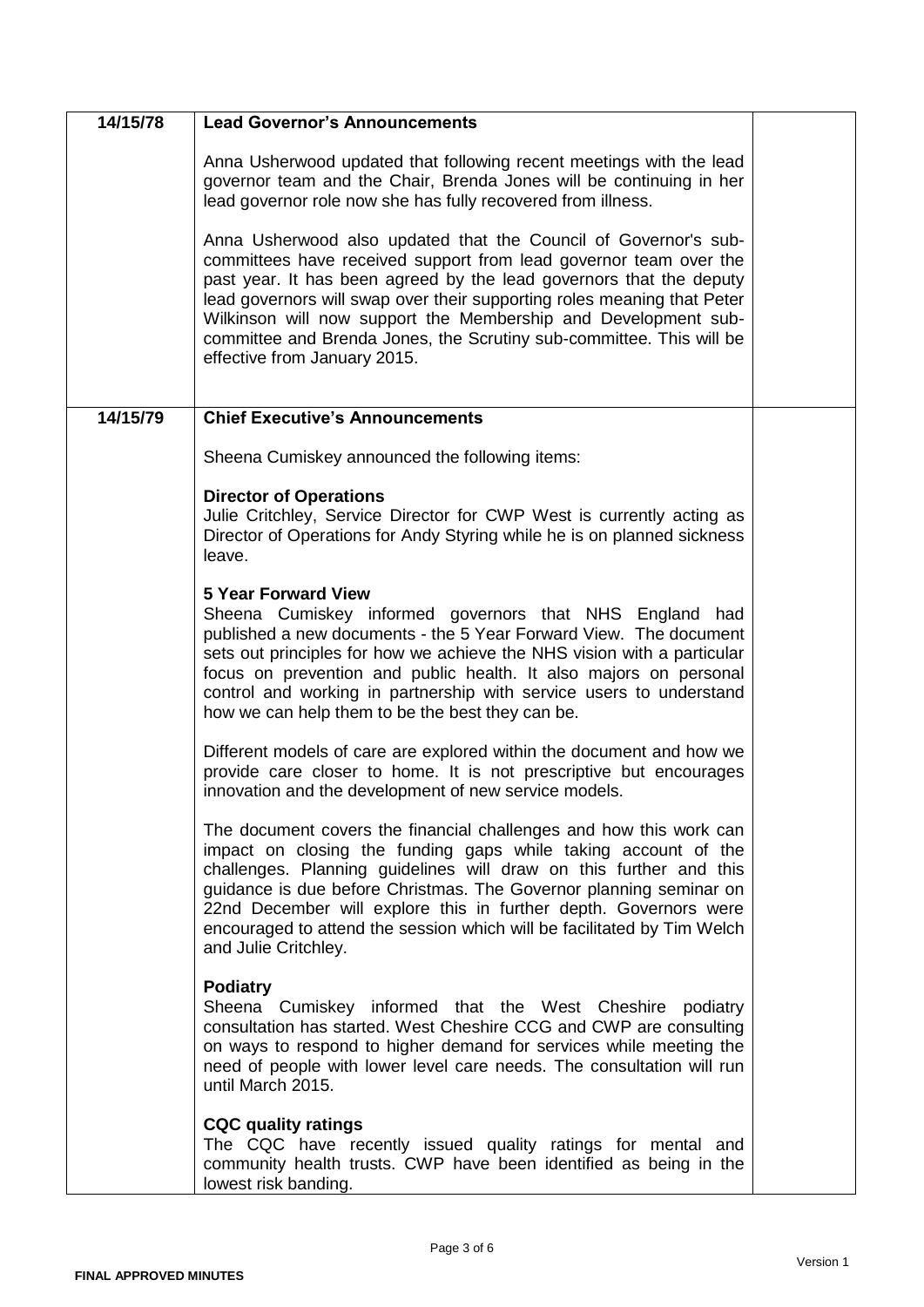|          | Saddlebridge.<br>Sheena Cumiskey reminded governors that the incident caused the unit<br>to be closed in July 2014. Individuals were moved to other areas while<br>repair work was taking place. The review of the incident has been<br>completed and the Board of Directors will be receiving a management<br>response to the review at the January 2015 meeting of the Board.<br>Several governors attended the open day and were able to view the<br>improvements made prior to the reopening. |  |
|----------|---------------------------------------------------------------------------------------------------------------------------------------------------------------------------------------------------------------------------------------------------------------------------------------------------------------------------------------------------------------------------------------------------------------------------------------------------------------------------------------------------|--|
|          | (Brenda Dowding left the meeting).                                                                                                                                                                                                                                                                                                                                                                                                                                                                |  |
|          | <b>Drug and Alcohol contracts</b><br>Sheena Cumiskey informed Governors that public health services are<br>currently being tendered. These are services for 0-19 year olds and<br>drug and alcohol services. Drug and alcohol services tenders have<br>been ongoing in all CWP localities recently and the pattern has been<br>that services are being awarded to private sector providers. Pattern has<br>been that services are being awarded to private sector providers                       |  |
|          | Within East Cheshire, CWP have retained the drug & alcohol services<br>contract.                                                                                                                                                                                                                                                                                                                                                                                                                  |  |
|          | In Wirral, drug and alcohol services have been awarded to Crime<br>Reduction Initiatives (CRI). This may potentially lead to a fragmentation<br>of services.                                                                                                                                                                                                                                                                                                                                      |  |
|          | In West Cheshire, the contract has been awarded to Turning Point.<br>Both contracts in Wirral and West Cheshire are due to start on 1st<br>February 2015. CWP have challenged the tender outcomes by a legal<br>process but this is unlikely to result in any change to the decision.                                                                                                                                                                                                             |  |
|          | Rob Robertson queried whether the Trust had received any feedback<br>on their unsuccessful tender submissions. Sheena Cumiskey advised<br>that some feedback had been provided and a workshop has been held<br>internally to understanding the learning from the experience and to plan<br>for future processes.                                                                                                                                                                                  |  |
|          | Pam Smith commented that West Cheshire CCG are unhappy with<br>commissioning process and have written to the Chief Executive of the<br>Council regarding this.                                                                                                                                                                                                                                                                                                                                    |  |
|          | (Brenda Dowding re-joined the meeting).                                                                                                                                                                                                                                                                                                                                                                                                                                                           |  |
| 14/15/80 | Minutes of the Council of Governors Meeting held on 9th<br>September 2014                                                                                                                                                                                                                                                                                                                                                                                                                         |  |
|          | It was noted that the minutes should be amended to record Dr Jim<br>O'Connor as being in attendance                                                                                                                                                                                                                                                                                                                                                                                               |  |
|          | Subject to this amendment, the minutes of the meeting held on the 9th<br>September 2014 were approved as a correct record.                                                                                                                                                                                                                                                                                                                                                                        |  |
|          |                                                                                                                                                                                                                                                                                                                                                                                                                                                                                                   |  |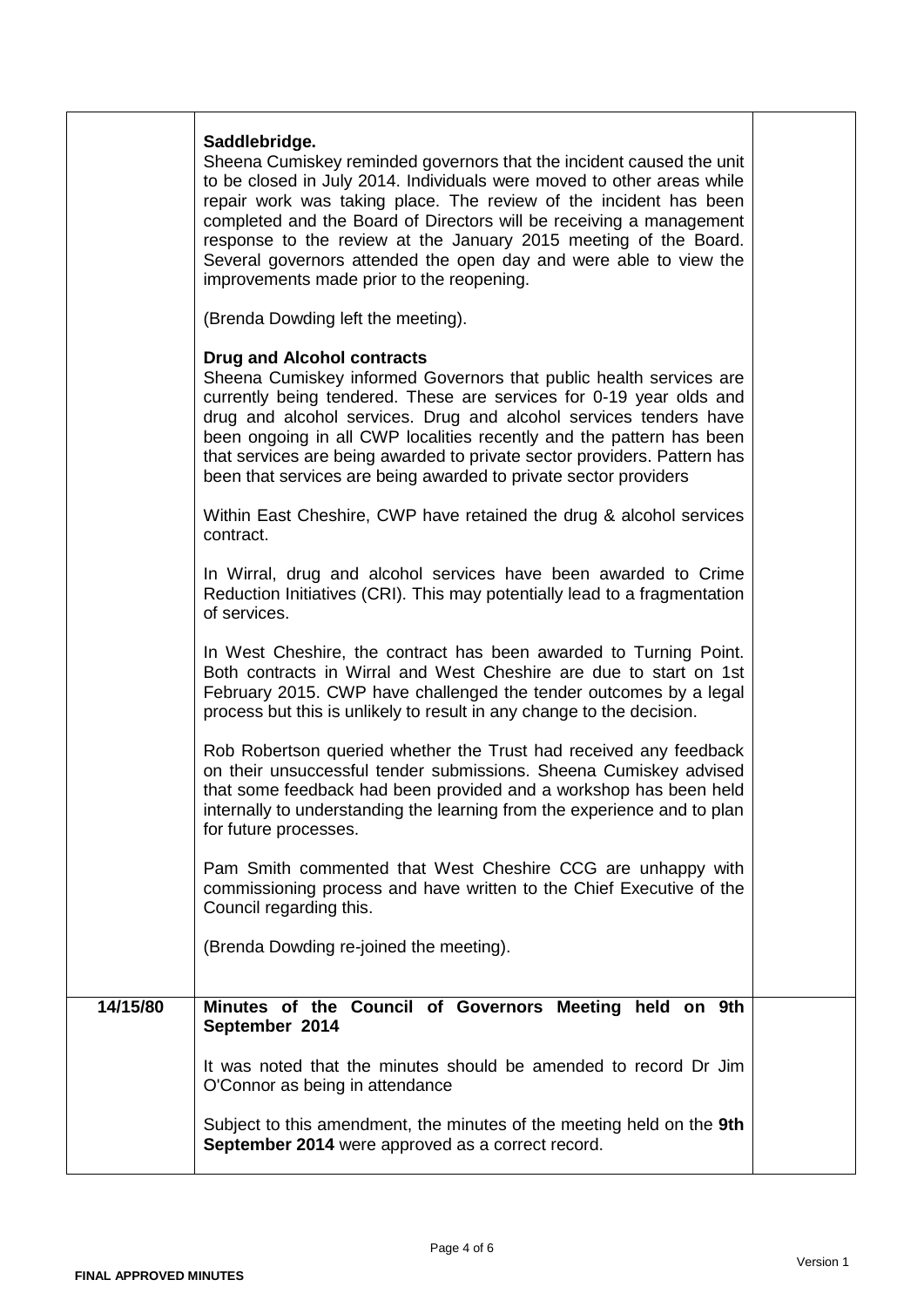| 14/15/81 | <b>Action Sheet and Matters Arising</b>                                                                                                                                                                                                                                                                                                                                                                      |  |
|----------|--------------------------------------------------------------------------------------------------------------------------------------------------------------------------------------------------------------------------------------------------------------------------------------------------------------------------------------------------------------------------------------------------------------|--|
|          | All actions set out in the action log were confirmed to be either in<br>progress or completed.                                                                                                                                                                                                                                                                                                               |  |
|          | Commenting on the minutes of the last meeting, Phil Gilchrist noted<br>that over the summer months, there had been continuing levels of need<br>in community services particularly and queried whether this continued<br>to be the case. Sheena Cumiskey confirmed that this was the case and<br>this was reiterated by Julie Critchley who confirmed that demand for<br>services continues to be very high. |  |
| 14/15/82 | <b>Council of Governors 14/15 Business Cycle</b>                                                                                                                                                                                                                                                                                                                                                             |  |
|          | The meeting noted the Annual Business Cycle for 2014/15.                                                                                                                                                                                                                                                                                                                                                     |  |
| 14/15/83 | <b>Governor election update</b>                                                                                                                                                                                                                                                                                                                                                                              |  |
|          | Suzanne Christopher provided an update on the by-election to the<br>Council of Governors which had commenced to fill the seats which<br>were not elected to during the summer election.                                                                                                                                                                                                                      |  |
|          | The Council of Governors resolved to note the report.                                                                                                                                                                                                                                                                                                                                                        |  |
| 14/15/84 | <b>Council of Governors sub-committee/Group minutes/notes</b>                                                                                                                                                                                                                                                                                                                                                |  |
|          | a. Membership and Development sub-committee - draft minutes of<br>the meeting of 1st October 2014                                                                                                                                                                                                                                                                                                            |  |
|          | The minutes were received and approved.                                                                                                                                                                                                                                                                                                                                                                      |  |
|          | Rob Robertson, Chair requested that Governors interested in joining<br>the sub-committee come forward, especially staff governors. The sub-<br>committee will be focussing on improving the governor content on the<br>website in 2015.                                                                                                                                                                      |  |
|          | b. Scrutiny sub- committee - draft minutes of the meeting of 17th<br>October 2014                                                                                                                                                                                                                                                                                                                            |  |
|          | These minutes were received and approved.                                                                                                                                                                                                                                                                                                                                                                    |  |
|          | c. Involvement Taskforce - draft minutes of the meeting of the 11th<br>September 2014.                                                                                                                                                                                                                                                                                                                       |  |
|          | The minutes were received.                                                                                                                                                                                                                                                                                                                                                                                   |  |
|          | c. Nominations Committee meeting of the meeting of the 21st<br><b>August 2014.</b>                                                                                                                                                                                                                                                                                                                           |  |
|          | The minutes were received and approved.                                                                                                                                                                                                                                                                                                                                                                      |  |
| 14/15/85 | <b>Governor Question Time.</b>                                                                                                                                                                                                                                                                                                                                                                               |  |
|          | The Deputy Chair informed that there had been two sets of questions<br>put forward by Governors, Ann McGrath (on behalf on member Mike<br>Heale) and Brenda Jones.                                                                                                                                                                                                                                           |  |